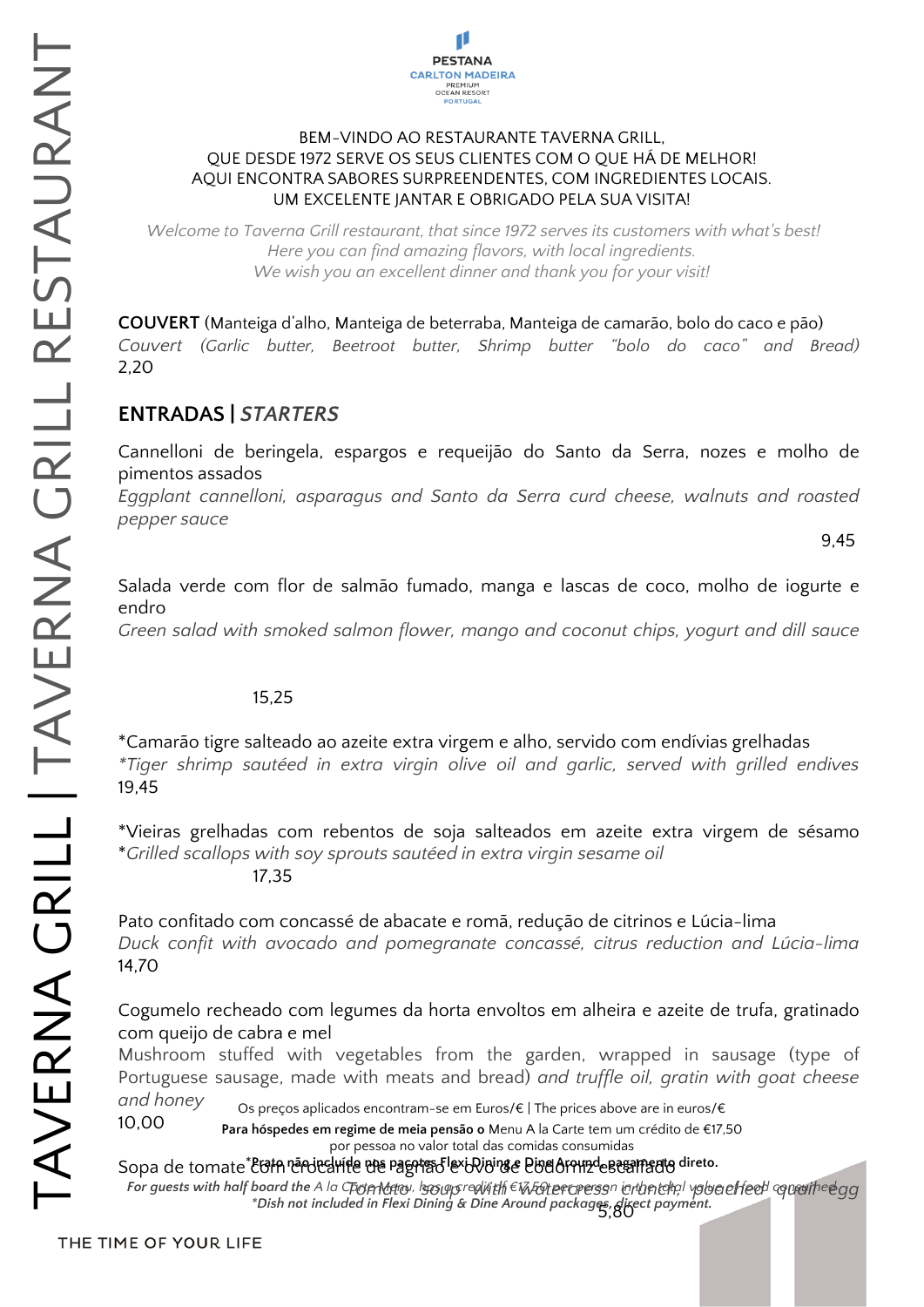

# **VEGETARIANO |** *VEGETARIAN*

Risoto de cogumelo Porcini e Portobelo, pinhões e micro folhas de balsâmico roxo *Porcini and Portobelo mushroom risotto, pine nuts and purple balsamic micro leaves* 12,00

Pasta envolta em fios de legumes, tofu e sementes de sésamo com molho pesto *Pasta wrapped in strings of vegetables, tofu and sesame seeds with pesto sauce* 8,40

Lasanha com os melhores da horta e aroma de manjericão *Lasagna with the best from the garden and basil aroma*

10,00

## **PEIXE |** *FISH*

Atum na grelha com milho frito, legumes assados, cebolada crua em azeite extra virgem\*\* *Grilled tuna with fried corn, roasted vegetables, raw onion in extra virgin olive oil\*\** 14,70

\*Bacalhau em crosta de broa de milho, pimentos e cebola roxa, espinafres salteados com chalotas e esmagada de batata com tomate seco

*\*Cod fish in a cornbread crust, peppers and red onion, sautéed spinach with shallots and mashed potatoes with sun-dried tomatoes*

20,50

Espeto de tamboril com toucinho defumado e gambas, risoto de ervilha desidratada e açafrão com molho de cebolinho

*Monkfish skewer with smoked bacon and prawns, dehydrated pea risotto and saffron with chive sauce* 16,30

Filete de peixe-espada em marinada de manjerona, servido com feijão verde, batata-doce glaceada com mel de cana e maracujá

*Scabbard fish fillet in marjoran marinade, served with green beans, sweet potato glazed with sugarcane honey and passion fruit*

15,25

\*Risoto de lagosta com estaladiço de parmesão e sésamo

*\*Lobster risotto with parmesan and sesame crispy*

24,15

Tranche de salmão com sementes de chia, espargos verdes, cremoso de batata e coentros com molho de gengibre e lima<br>Com molho de gengibre e limas encontram-se em Euros/€ | The prices above are in euros/€ Salmon with **¢hishsspedes einfeginie de nieispensas 6 M**eny Ratetfe fend meriennoler eigyce with ginger *and lime* por pessoa no valor total das comidas consumidas

16,30 \***Prato não incluído nos pacotes Flexi Dining e Dine Around, pagamento direto.**

*For guests with half board the A la Carte Menu, has a credit of €17.50 per person in the total value of food consumed \*Dish not included in Flexi Dining & Dine Around packages, direct payment.*

*\*\* Disponível sazonalmente | \*\* seasonally available*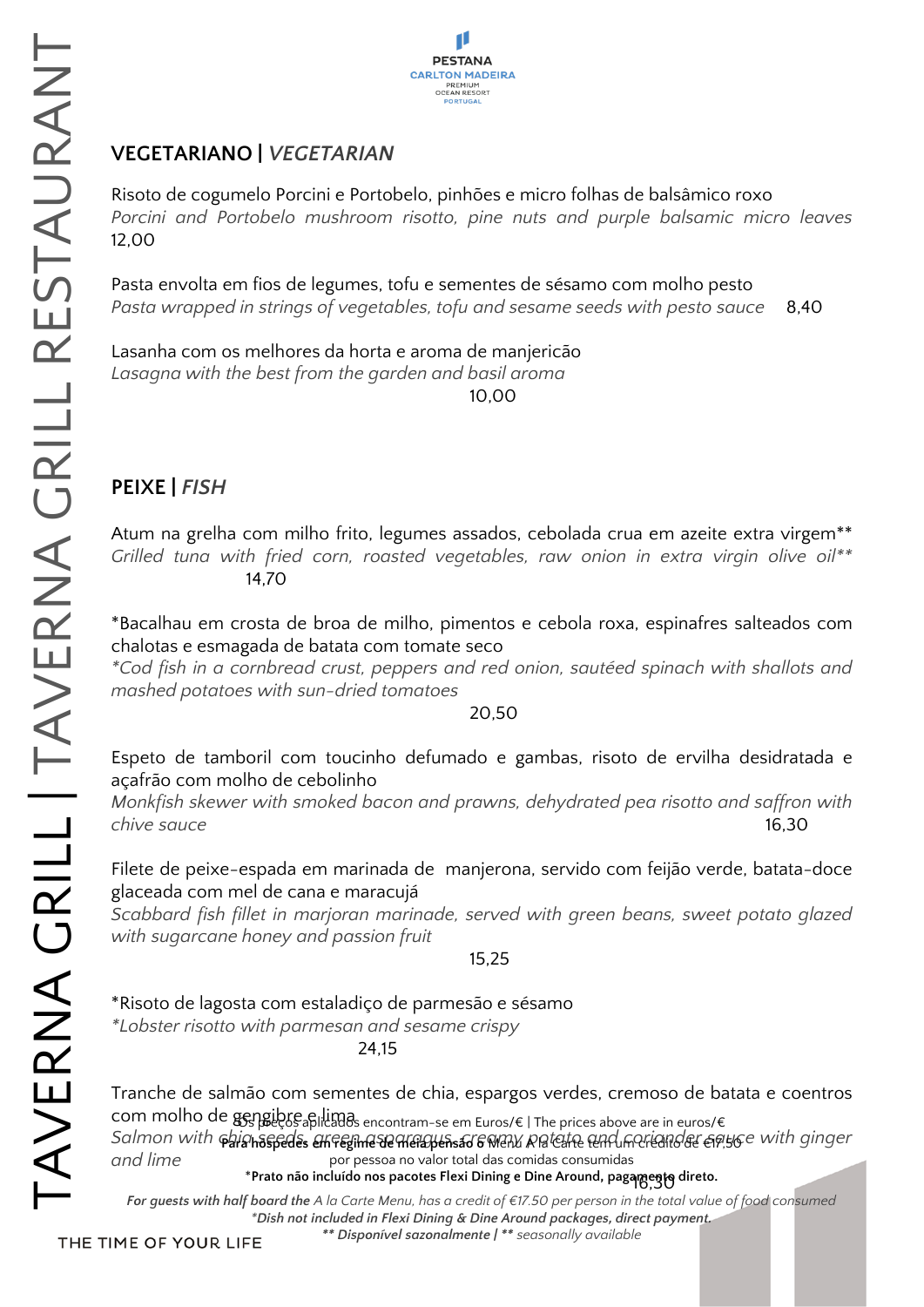

### **CARNE |** *MEAT*

Espetada de novilho à Madeirense em mini pau de louro, temperada com alho e folhas de louro, servida com trigo salteado, cebolinha e pimpinela

*"Espetada" (Beef on the skewer) Madeira style, seasoned with garlic and laurel leaves, served with sautéed wheat, chives and burnet*

16,80

\*Carré de borrego com molho de menta, brócolos, mini espigas de milho e cuscuz de laranja com courgette

*\*Rack of lamb with mint sauce, broccoli, mini corn on the cob and orange couscous with zucchini*

23,65

\*Filet mignon com legumes da horta, batata gratinada e molho Périgourdine *\*Filet mignon with vegetables, potato au gratin and Périgourdine sauce* 21,55

Lombinho de porco servido com trouxa de massa filo com maçã caramelizada, couve romanesca, batata assada com alecrim, molho de mostarda aromatizado com Vinho Madeira Sercial

*Pork tenderloin served with a bag of filo pasta with caramelized apple, Romanesque cabbage, roasted potato with rosemary, mustard sauce flavored with Sercial Madeira Wine*

#### 12,00

Peito de frango recheado com linguiça, queijo creme, cogumelos assados, rebentos de feijão-mungo, courgette salteadas, molho de pêssego e manga

*Chicken breast stuffed with Portuguese sausage, cream cheese, roasted mushrooms, mung bean sprouts, sautéed zucchini, peach and mango sauce*

13,20

Os preços aplicados encontram-se em Euros/€ | The prices above are in euros/€ **Para hóspedes em regime de meia pensão o** Menu A la Carte tem um crédito de €17,50 por pessoa no valor total das comidas consumidas \***Prato não incluído nos pacotes Flexi Dining e Dine Around, pagamento direto.**

*For guests with half board the A la Carte Menu, has a credit of €17.50 per person in the total value of food consumed \*Dish not included in Flexi Dining & Dine Around packages, direct payment.*